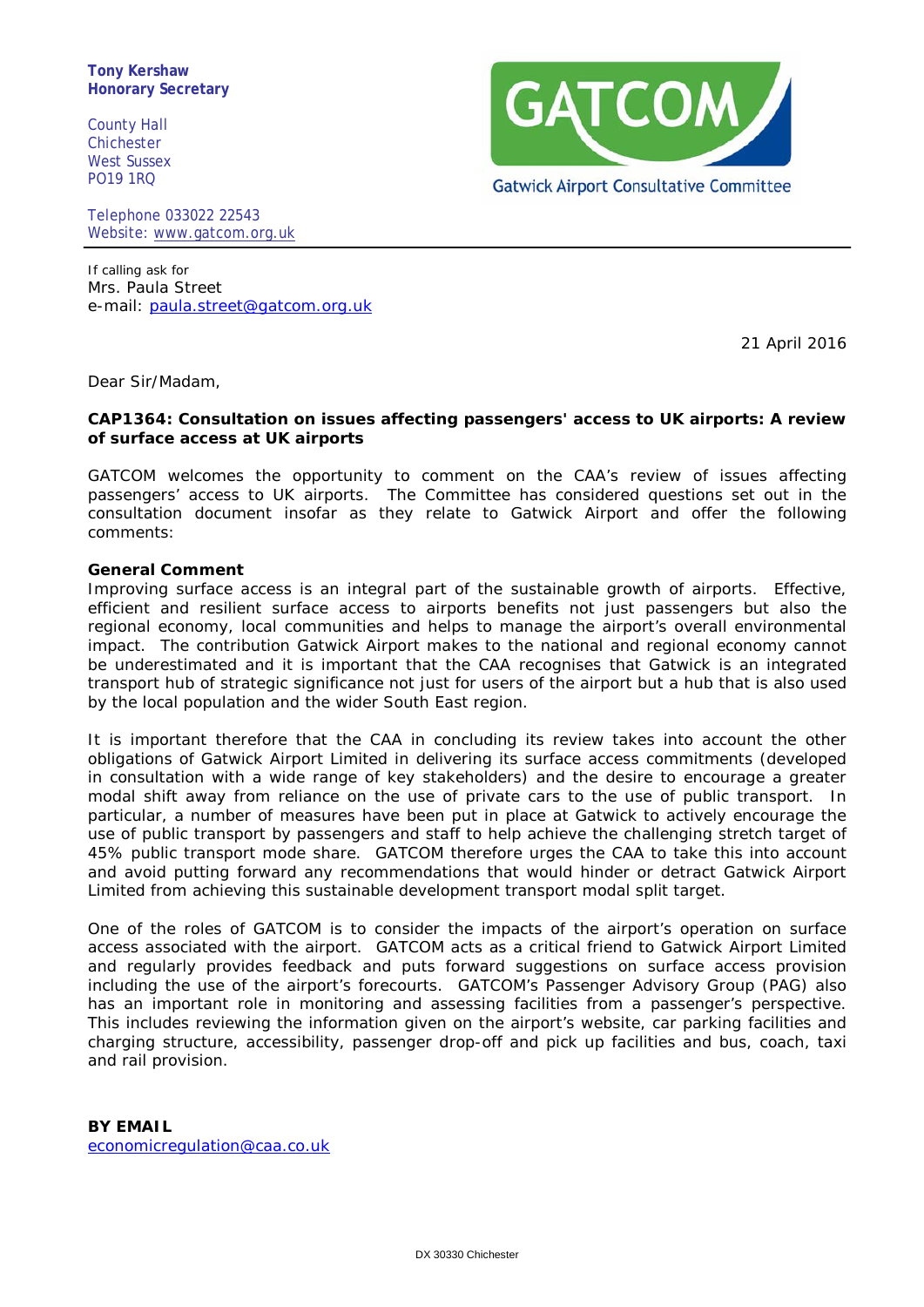Our members have considered the CAA's review findings and GATCOM's specific comments are as follows:

# **Response to Questions (h) to (m)**

### **h) Have we identified the key issues on market structure within the scope of this review?**

The CAA's review is thorough and addresses a wide range of issues affecting the passenger's experience in accessing UK airports. However, as mentioned above in the general comments the CAA must take into account Gatwick Airport Limited's commitments and obligations, which it has given to the wider communities around the airport, in relation to achieving the challenging modal split target of 45% of passengers and staff accessing the airport by public transport modes. As part of this Gatwick Airport Limited puts in place a range of measures that incentivise passengers to use public transport. A careful balance therefore needs to be struck between the charging structure for car parking on airport to ensure that prices are set at a level which do not result in passengers that do not have access to suitable public transport choices from parking cars in the residential areas around the airport or using the airport's forecourts in an inappropriate way.

Local residents often express grave concern about indiscriminate and long term parking by airport passengers in local residential roads. Whilst it is accepted that this problem does not fall within the scope of the CAA's review there needs to be some acknowledgement and consideration of the issues by local residents in the CAA's conclusions.

The local community also consider Gatwick Station as their local railway station and therefore the needs of passengers wishing to access the railway station rather than the airport must be taken into account.

In addition to this, the review needs to take into account the 24 hours operation of the airport and that over that period the demand for and the availability of transport modes varies considerably. There appears to be no discussion on this in the consultation document or the fact that not all transport options are available 24 hours per day. As such this raises questions as to the extent to which this influences choice of airport and selection of timing of flights and is perhaps an area for further research as well as on how information is presented.

#### **i) Have you any views and/or evidence on the market position of airport operators in the provision of airport services used to access the airport?**  No comment.

## **j) Have you any evidence or views on how well informed consumers are of their airport surface access options and on what is important to passengers in accessing an airport? Is this an area that merits further research?**

Access to information is of key importance for passengers in respect of their surface access options. Effective, efficient and resilient access to the airport is a priority in order for passengers to arrive in plenty of time ahead of flight departures. The return journey, whilst important, is less of a priority but having seamless, efficient high quality facilities to transfer between air, road and rail is highly desirable.

Gatwick Airport Limited offers onward travel facilities in both its terminals to arriving passengers and the airport's website also offers a comprehensive, although selective, range of options. Whilst GATCOM acknowledges that that the review highlights that there is an argument that airport web sites should offer comprehensive information on all providers of taxi services, parking, transport, accommodation service, it is questioned whether this is practical and a reasonable expectation. GATCOM's PAG regularly reviews with Gatwick Airport Limited the information provided on the airport's website as public transport and other car parking offerings are continually updated so it is essential that the way in which information is presented and the navigation of the website is reviewed for improvement. Identifying ways by which access to a comprehensive set of surface access options is available, including a comparison website, may however be an area that merits further research.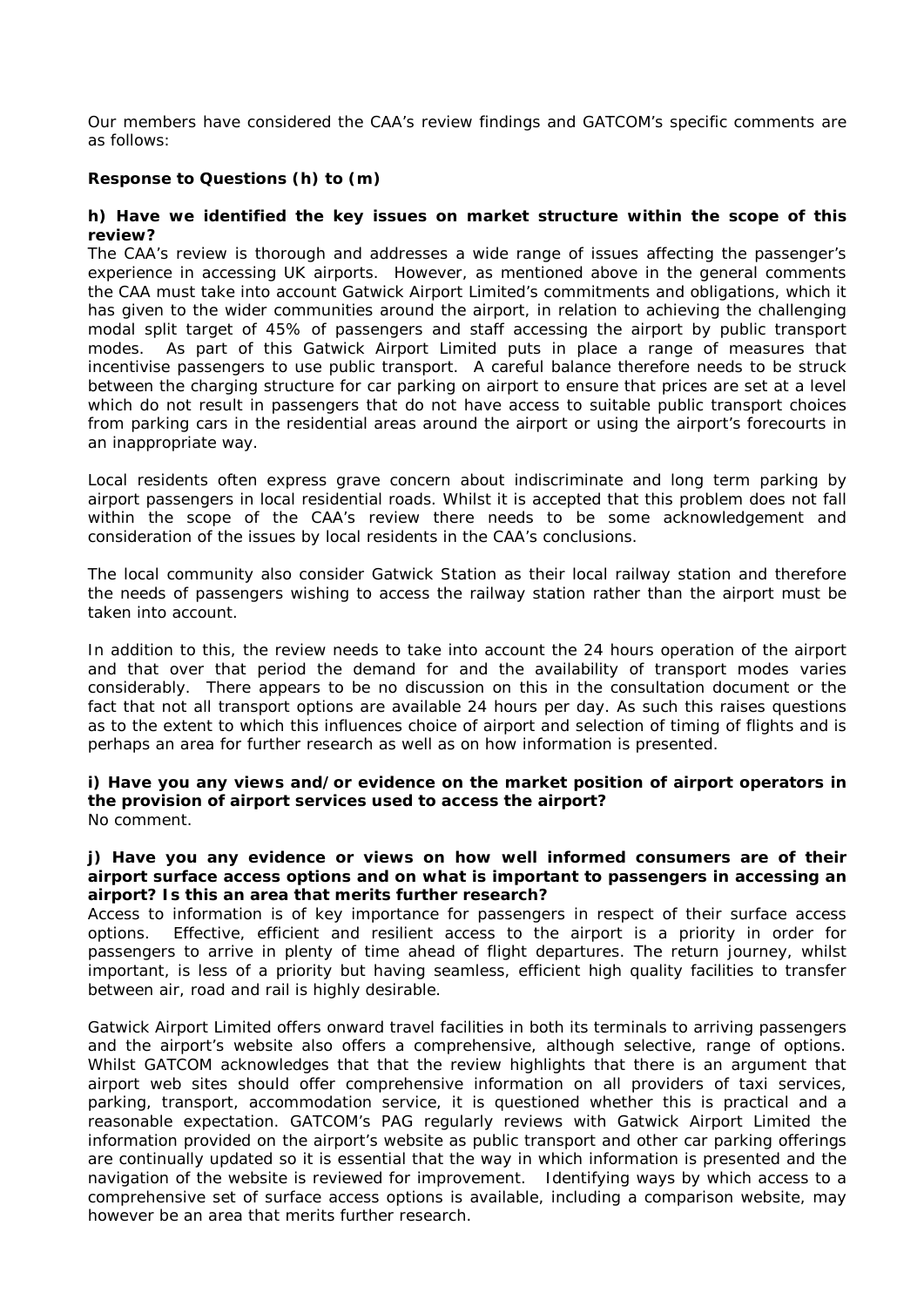What is important is that the information provided on the airport website provides clarity. For example, at Gatwick our PAG feels there is a lack of clarity that the Gatwick Express is a premium service. This is an issue that is being addressed by the PAG with Gatwick Airport Limited and also the train operating company. The train company provides roving ticket sellers on the airport's concourse to help ease queuing at the ticket desks and ATMs at the railway station. The train company itself does not always offer a choice of rail fares.

As regards the provision of information, it is felt that improvements in the availability of information on bus service connectivity to the South Terminal could be made.

**k) Have we identified the key issues related to the distribution of airport car parking? Do you have any views on what, if anything, would improve outcomes to consumers?** It is important that Gatwick Airport provides a range of car parking options for passengers and other users of the airport. As mention in the response to question (h) above, a careful balance needs to be struck between the charging structure for car parking on-airport to ensure that prices are set at a level that incentivises passengers to use public transport to access the airport whilst at the same time do not result in passengers that do not have access to suitable public transport choices from parking cars in the residential areas around the airport or using the airport's forecourts in an inappropriate way.

The CAA also needs to be aware of the various legal obligations set out the Section 106 agreement between Gatwick Airport Limited, Crawley Borough Council and West Sussex County Council which has targets relating to staff travel and to the number of airport-related road trips. The agreement also requires Gatwick Airport Limited to actively work together with transport providers and local authority partners to influence passenger and staff journey choices. For example the agreement requires a levy on the total number of spaces in public car parks and the funds accrued from levy are used for public transport initiatives agreed between the parties to the agreement. It is of vital importance that the CAA does not recommend any measures that would alter any locally agreed arrangements.

GATCOM fully supports the Gatwick Approved Operators Scheme which has been established by Gatwick Airport Limited in partnership with the local authorities and the car park operators association. GATCOM is pleased that the CAA has highlighted this important scheme as best practice as it helps to protect the interests of not only passengers by booking with a reputable company but also local communities by ensuring that operators are using permitted sites to park vehicles. GATCOM is fully aware however that there are still a number of rogue operators not signed up to the scheme who do not provide secure parking for their customers. GATCOM continues to work with Gatwick Airport Limited on ensuring that the airport website actively encourages passengers to use approved operators.

### **l) Have you any views and/or evidence on how the information set that passengers have, when choosing between airport surface access products, could be improved for consumers?**

GATCOM agrees with the CAA that continuing to provide a free option for drop-off/pick up in some form, even if it is not equally convenient as the paid option, should be a minimum standard for airport operators to meet. At Gatwick, there will always be times when it is not possible for passengers to use public transport to access the airport due to the airport's relatively rural location and public transport options are not available 24 hours. It is important therefore that there continues to be a free drop-off facility for passengers arriving by private car/taxi. This must be within walking distance of the terminal so that passengers can access the airport terminal facilities e.g. bag drop and check-in as quickly as possible. It would be unacceptable to only offer free drop-off in a car park away from the terminal which would require passengers to use a bus to the terminal.

Passenger pick-up is however a different matter and GATCOM understands the reasons why airports wish drivers to use the airport car parks in order to ease forecourt congestion. At Gatwick, GATCOM has ensured that free options for passenger pick up are available albeit in the long term car park. Passengers also have the option to pay to use the short term car parks at